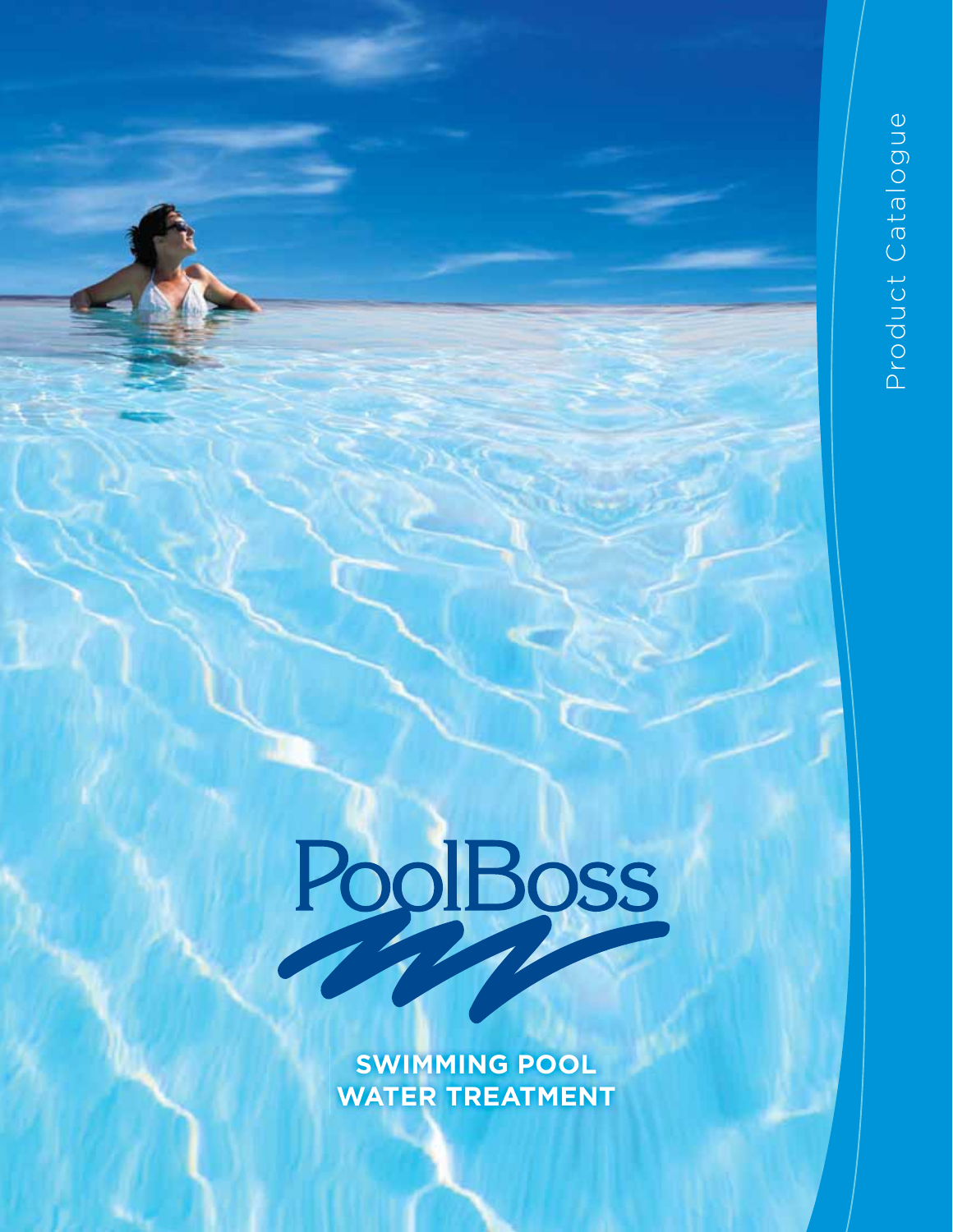

### PoolBoss products allow for a swimming pool to be enjoyed with pride and confidence!

PoolBoss products are designed with the pool owner in mind. With a complete line of water treatment products to fit any need or preference, a PoolBoss water care program makes it easy to maintain clean, safe, crystal clear water.

CAPO Industries Ltd. has been manufacturing and marketing top quality specialty chemicals since 1893.

Since its inception, CAPO has been a family business, now in its 4th generation of the same family. We treat our employees and customers as if they are a part of the family as well.

Over the past 50 years, CAPO has become a leading provider of chemicals for the pool and spa industry, introducing innovative products that meet the changing demands of consumers.

Our state-of-the-art facility is close to all major transportation corridors, allowing us to easily and cost effectively service markets across North America.

**We look forward to serving you.** 

#### QUALITY PRODUCTS + QUALITY SERVICE = QUALITY CUSTOMERS

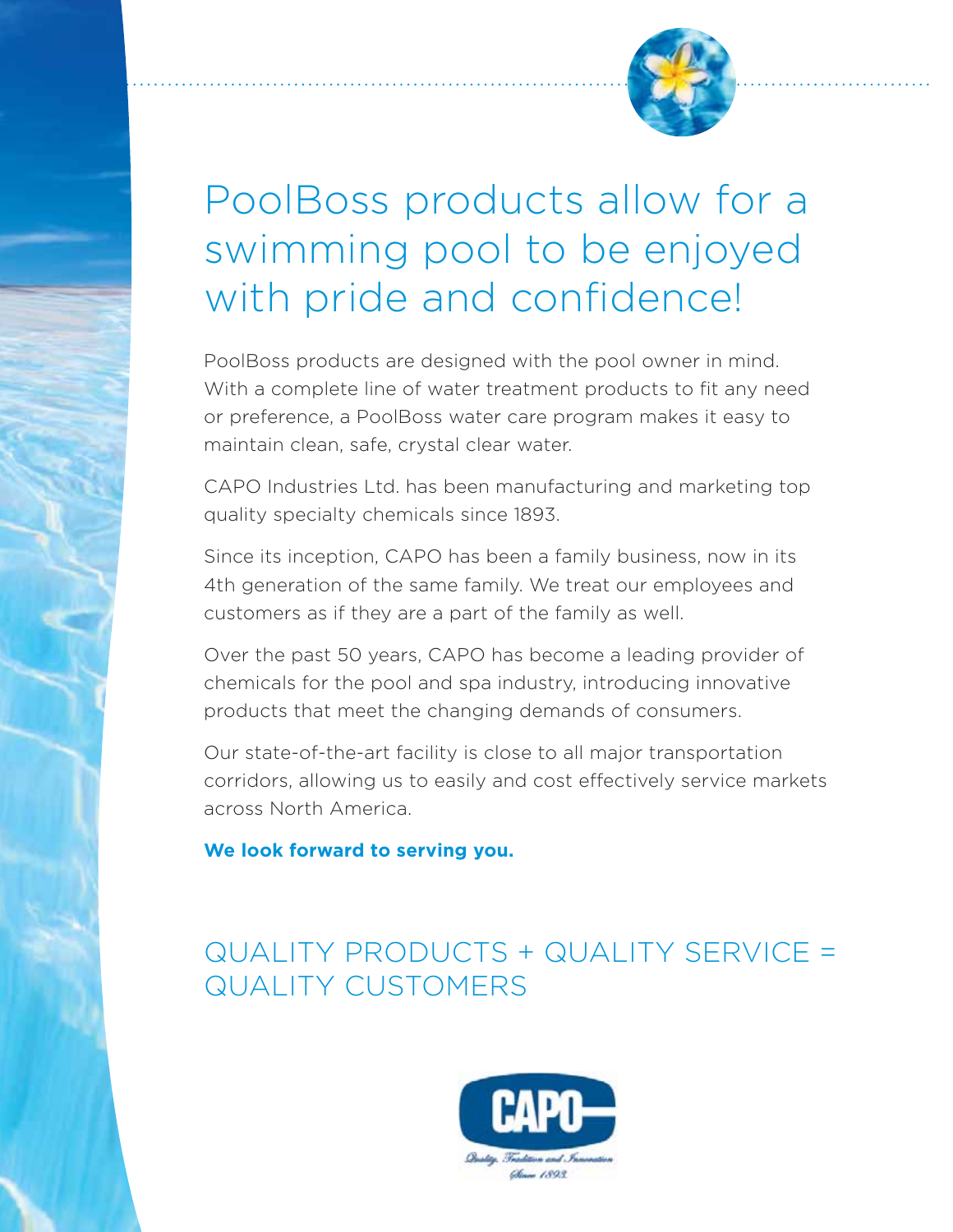

## Contents

| <b>DISINFECTING</b>    | <b>Page</b>   |
|------------------------|---------------|
| Super-Tabs             |               |
| Mini Tabs              | 1             |
| Tabs                   | 1             |
| Super Stick            | 1             |
| Mini Pack              |               |
| <b>Bromine Tablets</b> | 1             |
| Granular Chlorine      | 1             |
| Shock in a Box         | $\mathcal{P}$ |
| Pool Shock             | 2             |
| Sani Shock             | 2             |
| Oxy-Out                | 2             |
| Vinyl Shock            | 2             |
| Excel Shock            | 2             |

| <b>BALANCING</b>      | Page |
|-----------------------|------|
| pH Up                 | 3    |
| Alka Plus             | 3    |
| Pool Water Stabilizer | 3    |
| pH Down               | 3    |
| Cal-Plus              | 3    |
| Chlor Guard           | ζ    |

| <b>ALGAE CONTROL</b>    | Page |
|-------------------------|------|
| Formula 500             |      |
| Formula 6000            |      |
| Algaecide Supreme 50%   |      |
| No-Phos                 |      |
| Algaecide               |      |
| Xtra Strength Algaecide |      |

| <b>CLEANING &amp; SPECIALTY PRODUCTS</b> | <b>Page</b> |
|------------------------------------------|-------------|
| Soft Touch                               | 5           |
| Meta-Sol - Scale & Stain Control         | 5           |
| Quick Clear                              | 5           |
| C-Clear                                  | 5           |
| Fresh Start Liquid Filter Cleaner        | 5           |
| TNL - Tile and Liner Cleaner             | 6           |
| Stay Clean                               | 6           |
| Clear Aid                                | 6           |
| Filter Free                              | 6           |
| $X-I$ T                                  | 6           |
| Chlor-X                                  | 6           |

| <b>KITS &amp; TEST STRIPS</b> | Page |
|-------------------------------|------|
| Opening Kit                   |      |
| Winterizing Kit               |      |
| <b>Test Strips</b>            |      |

| <b>SALT POOLS</b> | Page |
|-------------------|------|
| Salt Saver        |      |
| Salt Cell Cleaner |      |
| Other Products    |      |

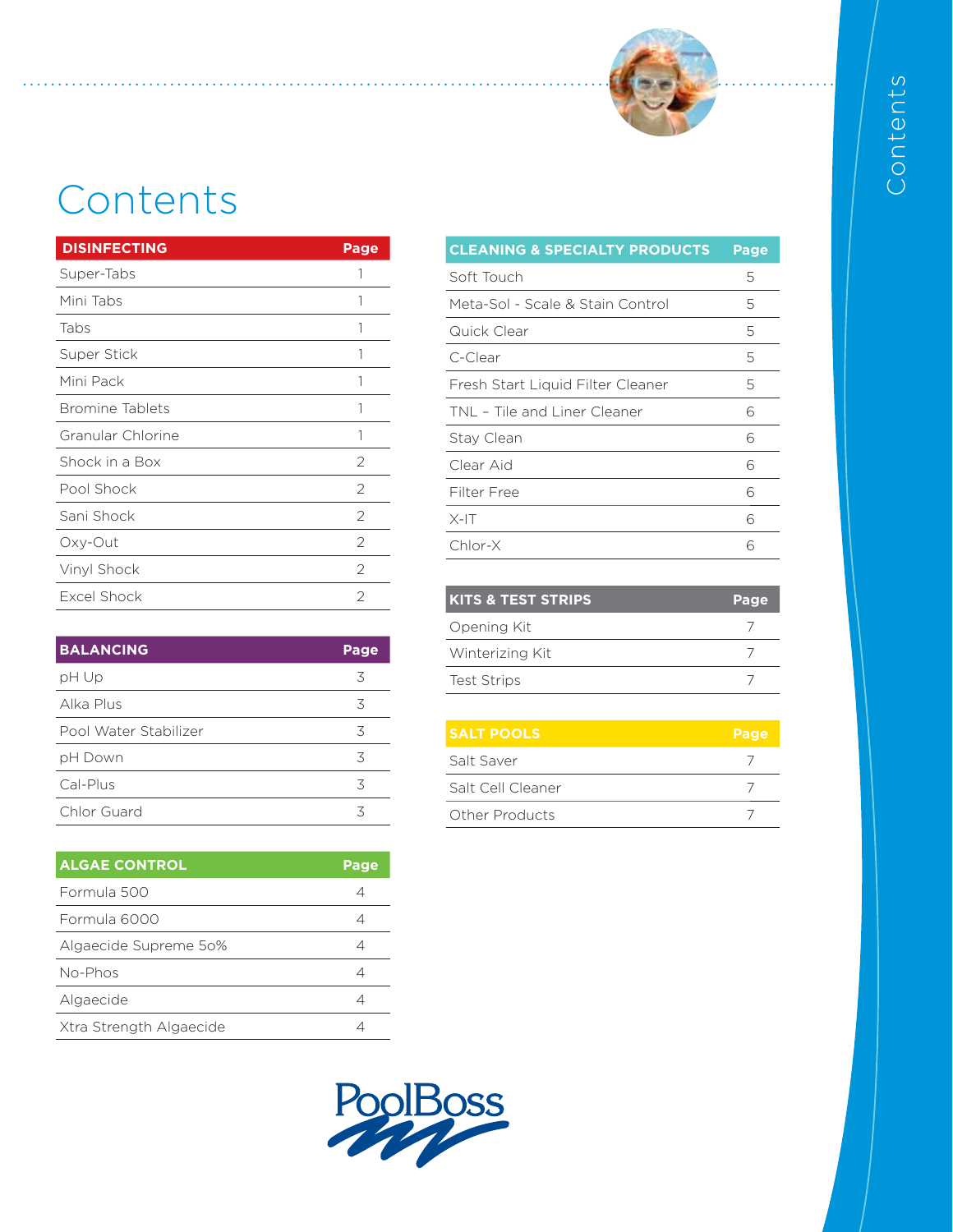

#### SUPER-TABS

- Three-inch (7 oz/200 gm), individually packaged, concentrated chlorinating tablets are our biggest sellers in the category
- 90 percent available chlorine
- Stabilized with a built-in sunscreen to prevent burn-off caused by ultra-violet rays
- Simply place the slow-dissolving, three-inch tablets in the pool skimmer or automatic chlorinator



#### MINI-TABS

- One-inch (20 gm) stabilized concentrated chlorinating tablets are ideal for use in automatic chlorinators
- 90 percent available chlorine
- Stabilized with built-in sunscreen protection keeps the chlorine working effectively throughout the hottest days

#### TABS

- Our stabilized chlorinating tablets in a two-inch (50 gm) size
- 90 percent available chlorine

Not available in USA.





#### SUPER STICK

Super Stick Stabilized Concentrated Chlorinating Sticks deliver a powerful knockout punch to bacteria. Simply place in pool chlorinator or skimmer and let Super Stick go to work. The stabilized formula protects the chlorine from the damaging rays of the sun to deliver around-theclock protection.

Not available in USA.

#### MINI PACK

Our 200 gm tabs packed in a convenient 5 tab jar for and inexpensive quick sale.

Not available in USA.



#### BROMINE TABLETS

- An alternative to chlorine tablets, these slow-dissolving bromine tablets provide powerful protection against bacteria for swimming pools
- Has less odor than chlorine and will not cause eye irritation
- Can be placed in skimmer or<br>floating dispenser for slow release



#### GRANULAR CHLORINE

- Our fast-dissolving dry granular that is easy to use
- Contains cyanuric acid to protect chlorine from the sun
- 60% available chlorine
- pH neutral; contains no scale forming calcium, will not bleach liner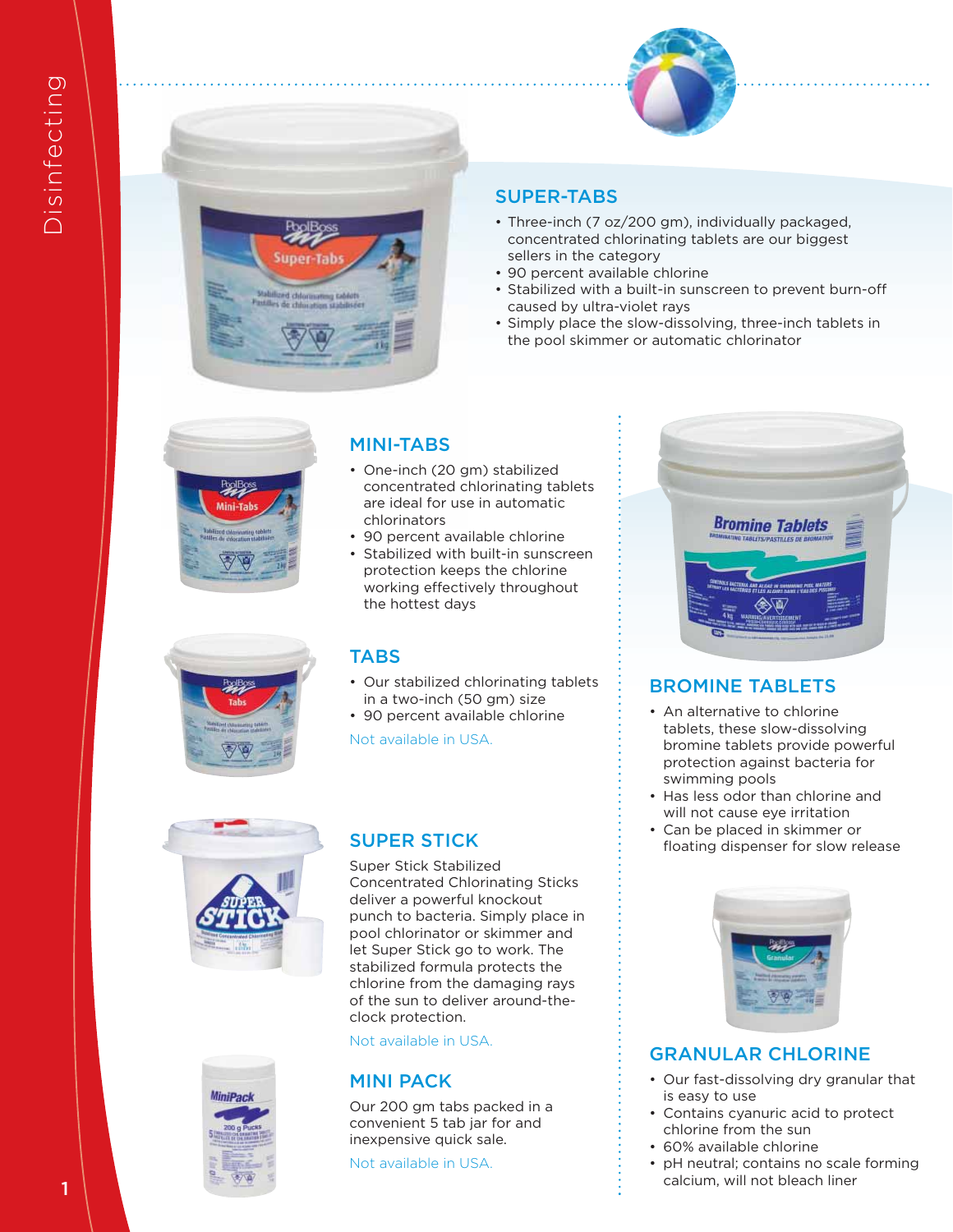

#### CAPO-4.9 kg Includes<br>FREE GRATUIT VINYL-SHOCK Shock, Buffer, Clarifier, Stain & Scale Preventor<br>Traitement choc, tampon, agent de clarification<br>antitache et antitartre Produces sparkling clear iu très clai nt et baignad<br>es plus tard **RAD LARGE REFORE PERSO DANGER**

#### SHOCK IN A BOX

Our superior blended product, Vinyl Shock, packed up in a retail ready box containing 454 gm pouches for convenient, no measure dosing.

Not available in USA.





#### OXY-OUT

- Non-chlorine/bromine oxidizing shock ideal alternative to superchlorination
- Effective with both chlorine and bromine providing long-lasting oxidizing power for pool water
- It will reduce combined chlorine/ bromine in the water and regenerate free chlorine/bromine
- Restores water clarity
- Oxy-Out dissolves immediately, leaves no scale-forming calcium to encrust heaters or pool walls and will not bleach the liner

 $0<sub>II</sub>$ Oxidizing<br>Shock Treatment Mon-chlorine Oxidizer<br>Introls Combined Chlorin **COXONE DANGER**  $2$  lbs.





#### POOL SHOCK

- Pool Shock disinfects and rids pool water of contaminants like perspiration, suntan oil and hair spray that reduce the effectiveness of chlorine
- Regular use prevents algae growth, cloudy water and eye irritation
- Calcium Hypochlorite; 65% available chlorine; does not contain stabilizer

#### SANI SHOCK

- Lithium Hypochlorite, 35% available chlorine
- Granular form, completely soluble
- No Cyanuric Acid, ideal for indoor application
- Add directly to pool water and swim immediately

Not available in USA.

#### VINYL SHOCK

- Superior multi purpose blended product that shocks, buffers, clarifies and prevents stain and scaling
- 34% available chlorine; no increase in pH
- Granular form, dissolves instantly – NO pre-mixing
- Shock and swim in 15 minutes

Not available in USA.

#### EXCEL SHOCK

- A multi-purpose pool product - combines oxidizers, clarifiers,<br>flocculants, pH buffers and conditioners
- Add to pool water directly and dissolves immediately to produce crystal clear water
- Allows for swimming immediately after treatment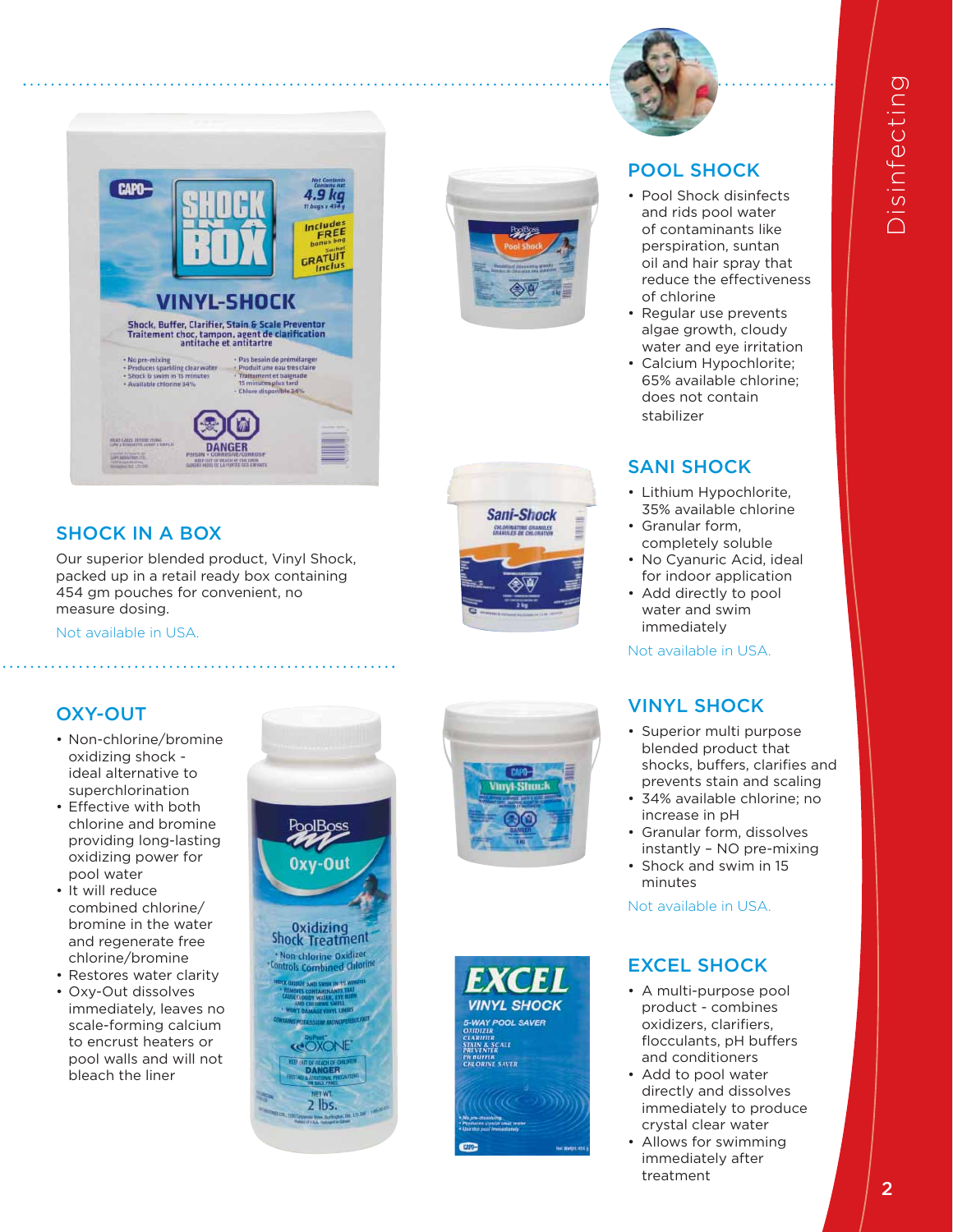



#### pH UP

- A dry powder used to raise the pH of pool when pH is below 7.2 to prevent eye irritation and damage to equipment
- Can be broadcast directly on to water and is readily soluble to allow immediate pool use



#### ALKA-PLUS

- Stabilizes pH to help the chlorine in pool water work more efficiently
- Alka-Plus raises the total alkalinity of pool water to prevent corrosion that can be caused by low total alkalinity
- Completely soluble and easy to use – simply broadcast over the water



#### POOL WATER **STABILIZER**

- Creates an instant umbrella to protect chlorine breakdown from sun's UV rays
- Apply once at the start of the season or when a pool is freshly filled



#### pH DOWN

- A dry granular used to restore pH levels to the normal range
- High pH can cause scaling and cloudy water and cause chlorine inefficiency
- pH Down will also lower the total alkalinity
- Use pH Down with a salt water pool to keep pH in range



#### CAL-PLUS

- Cal-Plus provides an easy and effective way to safely raise the calcium hardness of swimming pool water, preventing corrosion of metal equipment and etching of plaster and leaching of grout
- Cal-Plus is completely soluble, pH neutral and it is safe to swim immediately after application



#### CHLOR GUARD

- Pool Water Stabilizer Tablets.
- Chlor-Guard will protect chlorine from the sun's rays
- Slow release tablets are completely soluble; simply place in the skimmer basket
- Ideal for Salt water systems!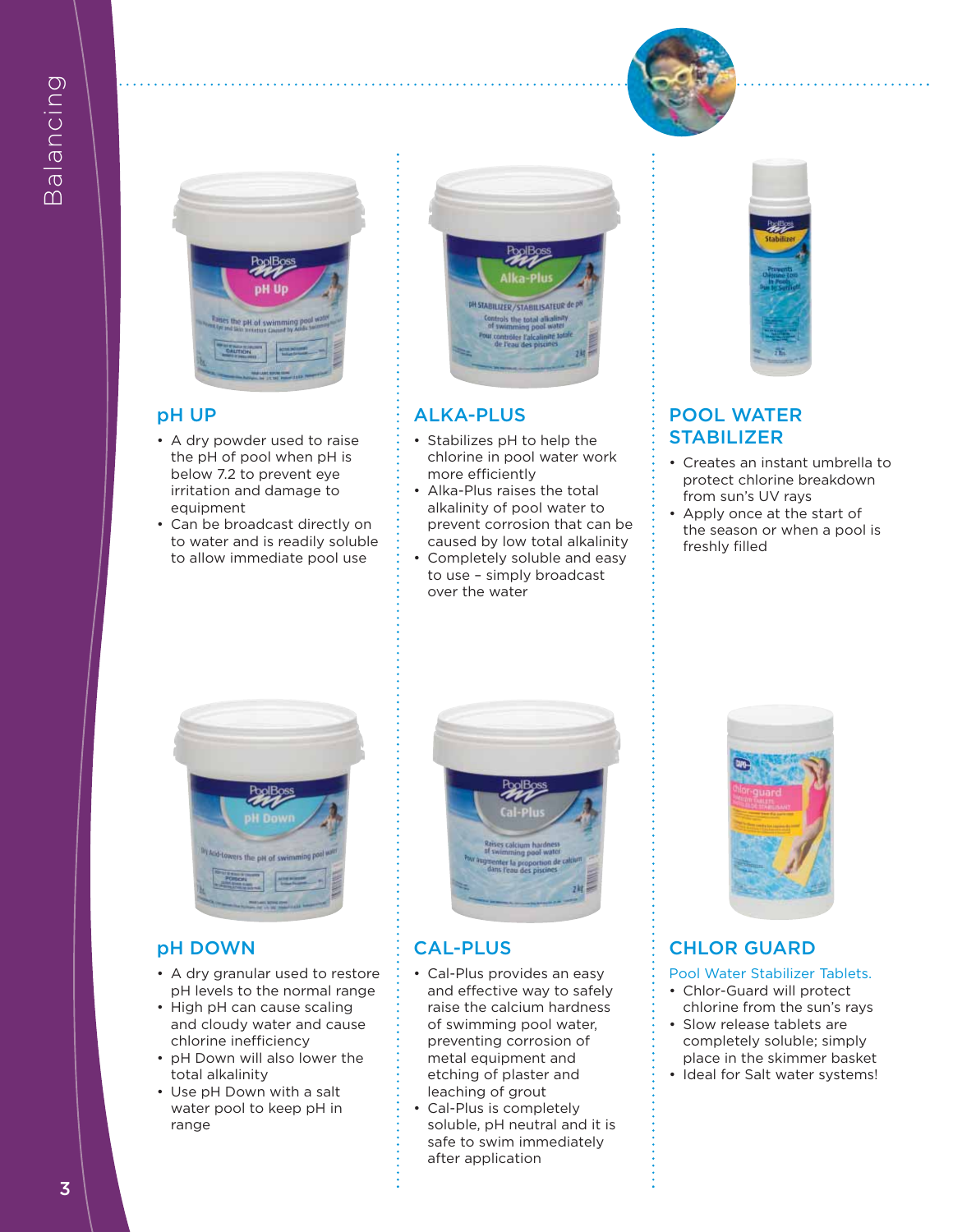



#### FORMULA 500

- A superior, uniquely blended product which is highly effective in controlling the growth of fungi, greenish free-floating varieties of algae, mustard algae and the so-called black algae
- Formula 500 will not foam, will not react with chlorine or interfere with the efficient operation of sand, diatomaceous earth or cartridge filters
- Effective at any pH level and is pH neutral
- Reduces the sanitizer demand
- Non-metallic, contains no copper which can stain pool walls
- Use for opening, closings and throughout the season







#### FORMULA 6000

- Our concentrated nonmetallic poly algaecide
- Effective at killing and controlling the growth of ALL algae in swimming pools, exterior spas, whirlpools, hot tubs, decorative fountains and ponds
	- pH neutral and compatible with all types of pool surfaces and sanitizers

#### ALGAECIDE SUPREME 50%

- Non foaming, non metallic liquid algae control product
- Kills and controls stubborn algae growth and helps floc dead algae
- Effective at any pH; pH neutral
- 50% poly quat

Not available in USA.

#### X-TRA STRENGTH ALGAECIDE

- Liquid algae control product
- 40% alka quat

Not available in USA.

#### ALGAECIDE

- Effective against green algae and blue-green algae
- 10% alka quat

# **Pro-Phos HOSPHATE REMOVER ENLEVE LES PHOSPHATES**

#### NO-PHOS

- Concentrated, natural additive that removes phosphates
- Regular use will help prevent algae growth
- Use in Salt water pools to keep generator running at peak efficiency

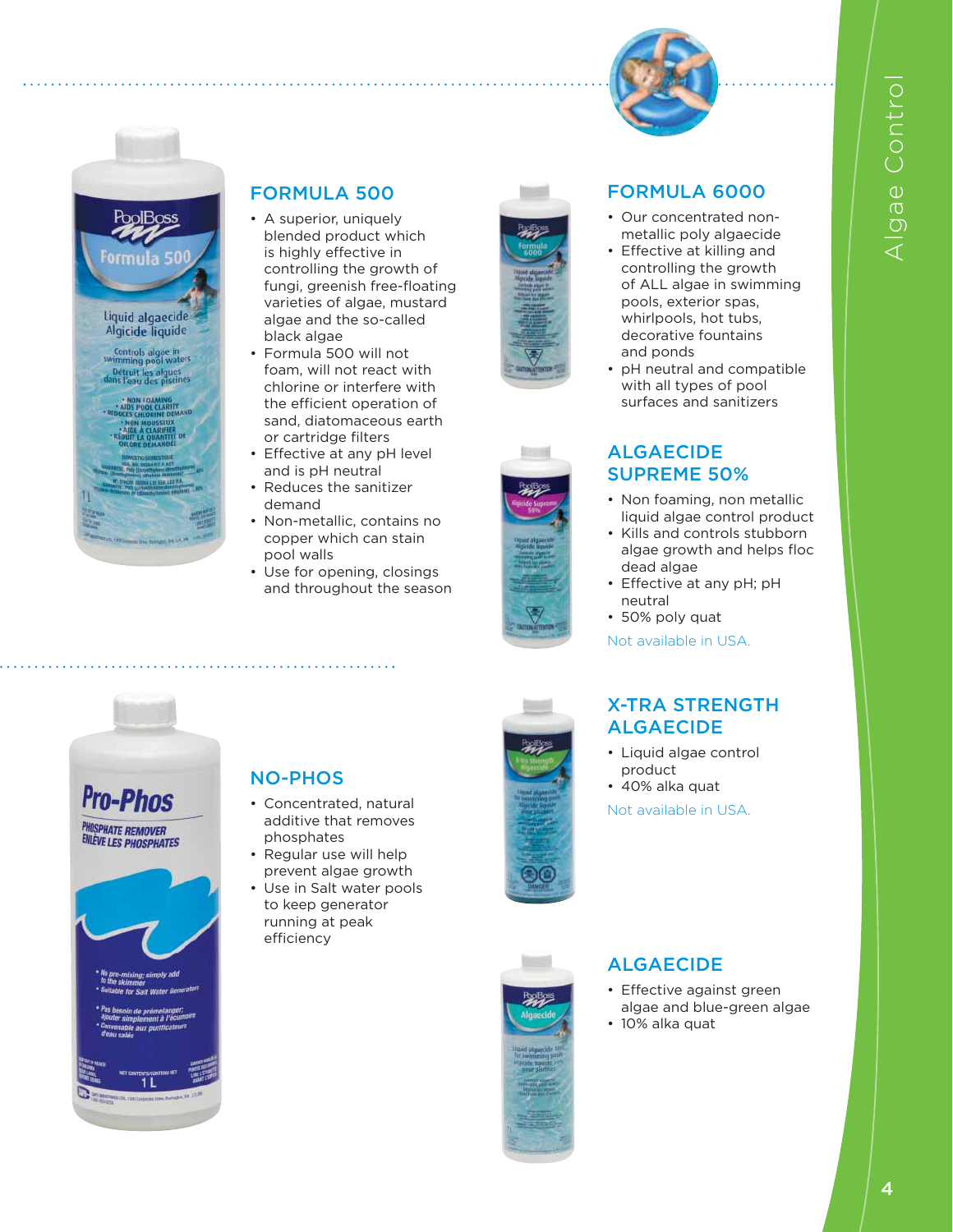



#### SOFT TOUCH

#### The ultimate water conditioner!

- Contains Borate, which softens the water to increase bathing enjoyment
- Maximizes the efficiency of disinfecting chemicals
- Improves water clarity
- Regular use can inhibit algae growth and stabilize pH



#### META-SOL - SCALE & STAIN CONTROL

- A non-corrosive sequestering agent that bonds with dissolved metals to prevent staining and scale formation
- Removes and lifts existing scale and stains
- Prevents "bath tub" ring and scale at winter pool level when the pool is idle
- Essential for well water or when water hardness exceeds 50 ppm



#### QUICK CLEAR

- A super highly concentrated water clarifier that adds brilliance to pool water,
- Helps the filter remove suspended particles and reduces chlorine demand when used regularly
- Quick Clear is non-toxic & does not affect pH level
- Use once weekly during swimming season to keep water sparkling clear



#### C-CLEAR

- Proven exceptional at removing suspended solids from pool water
- C-Clear functions over a wide pH range (4-9), and is effective in cold water to ease spring clean-up
- Can also remove metal stains from the water
- Regular use reduces demand for disinfecting chemicals



#### FRESH START LIQUID FILTER CLEANER

- Concentrated, Bio-degradable, Phosphate Free formula
- Cleans sand, cartridge and DE filters
- Regular use when backwashing keep filter working at peak efficiency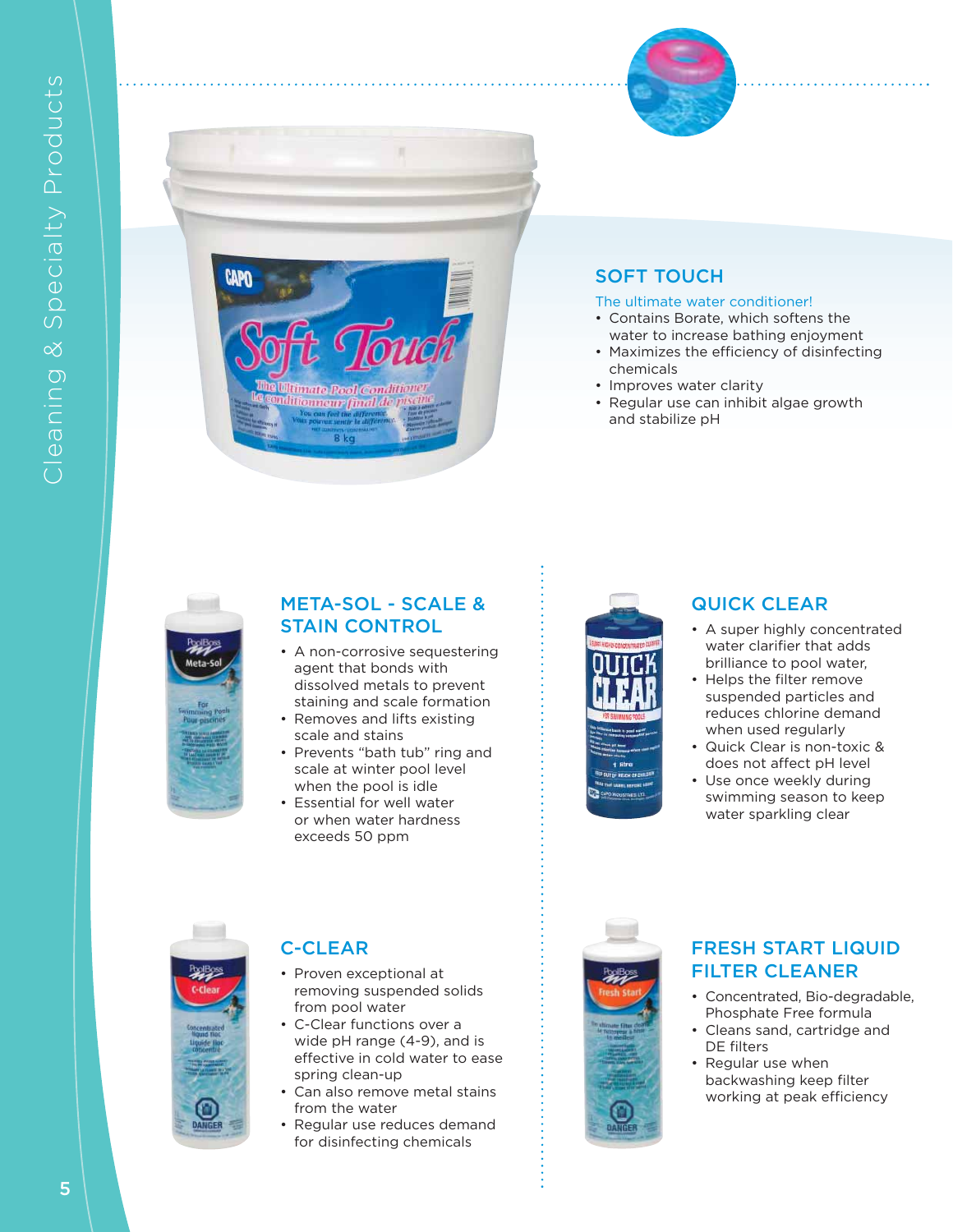



#### TNL – TILE AND LINER CLEANER

- Multi-purpose cleaner is ideal for removing grease and stubborn stains from pool liners, diving boards, patio furniture and most other vinyl, tile or chrome surfaces
- Biodegradable and environmentally friendly



#### STAY CLEAN

- Aids in eliminating water discolouration and surface stains due to metals
- A granular sequestrant that can be used on every type of pool surface



#### CLEAR AID

- Alum granular flocking agent
- Removes extremely small particles which cause cloudiness in swimming pool water

Not available in USA.



#### FILTER FREE

- Heavy duty granular acidic filter cleaner with colour indicator
- Removes rust, scale, oil and fine particles that backwashing fails
- Colour indicator tells you it is working
- Safer than muriatic acid



#### X-IT

- Reduces or eliminates chlorine or bromine
- Use when switching from one disinfectant to another
- Limits environmental impact when draining and discharging pool water



#### CHLOR-X

- Dechlorination tablets used to remove chlorine or bromine disinfectant in pool water discharge
- Limits environmental impact when draining and discharging pool water

Not available in USA.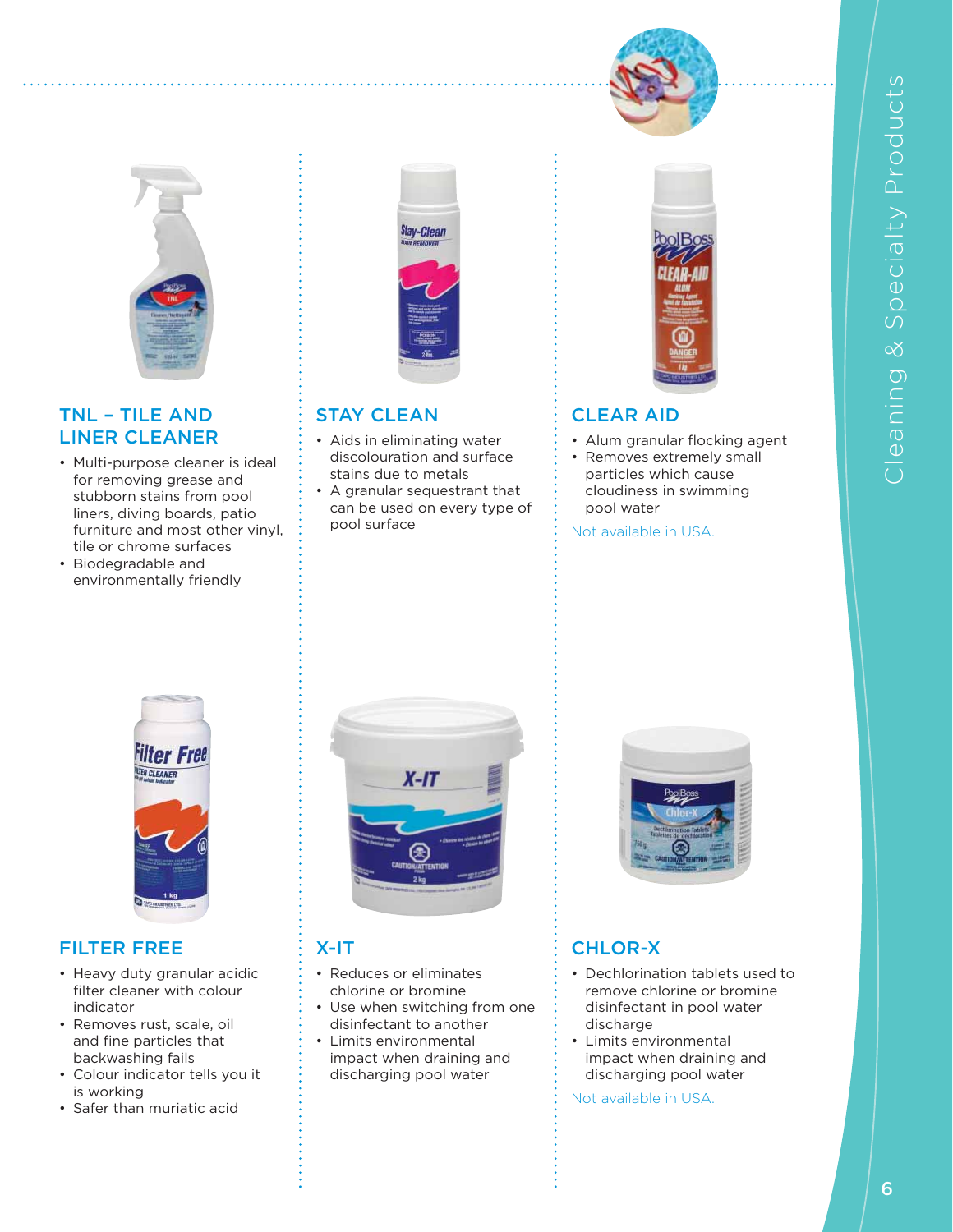Salt Pools

Salt Pools





#### OPENING KIT

#### Start the season off right!

• Kit contains 3 products to rid of unwanted organic matter; prevent algae growth and prevent staining and scaling.

#### WINTERIZING KIT

All you will ever need to winterize you pool! Open next spring to crystal clear water.

- Gets rid of unwanted organic matter; Keeps algae away
- Prevents staining and scaling on pool & pipes
- Available in both In-ground & Above Ground pool sizes



CAPO Test Strips are fast and effective for pools with chlorine or bromine-based disinfecting systems. Instant, easy-to-read and color coded.

- 3 types of strips available • **4-Way** – tests for pH, alkalinity, free chlorine or
- free bromine • **6-Way** – tests for pH, alkalinity, total chlorine, calcium hardness, free chlorine/bromine
- **Salt Strips** test saline levels 0-6000 ppm. Single dip test. Results in 30 seconds

# **CAPO** Wer 10 h

#### SALT SAVER

The ultimate all-in-one partner for salt water pools.

- Protects and prolongs the life of the generator cell
- Prevents scale build up and aids in the cleaning of generator cells
- Prevents metal staining on pool surfaces
- Contains CYA (Cyanuric Acid) to protect the chlorine from the sun's rays
- A pH buffer to reduce the pH drift
- Clarifies to bring sparkle to the water • Easy to use: one bag treats up to
- 80,000 L / 20,000 gal



#### SALT CELL **CLEANER**

Made from natural biodegradable ingredients, Salt Cell Cleaner is an effective way to clean and de-scale salt cells allowing the generator to operate at peak efficiency. Salt Cell Cleaner is a non-fuming product that is safer to use than muriatic acid.



#### Other Essential PoolBoss Products for Salt Pools

- **Stabilizer** to protect against UV rays
- **Meta-Sol** to protect against staining and scaling
- **Oxy-Out** a non chlorine oxidizing shock
- **No Phos** eliminates phosphates that can build up on the cell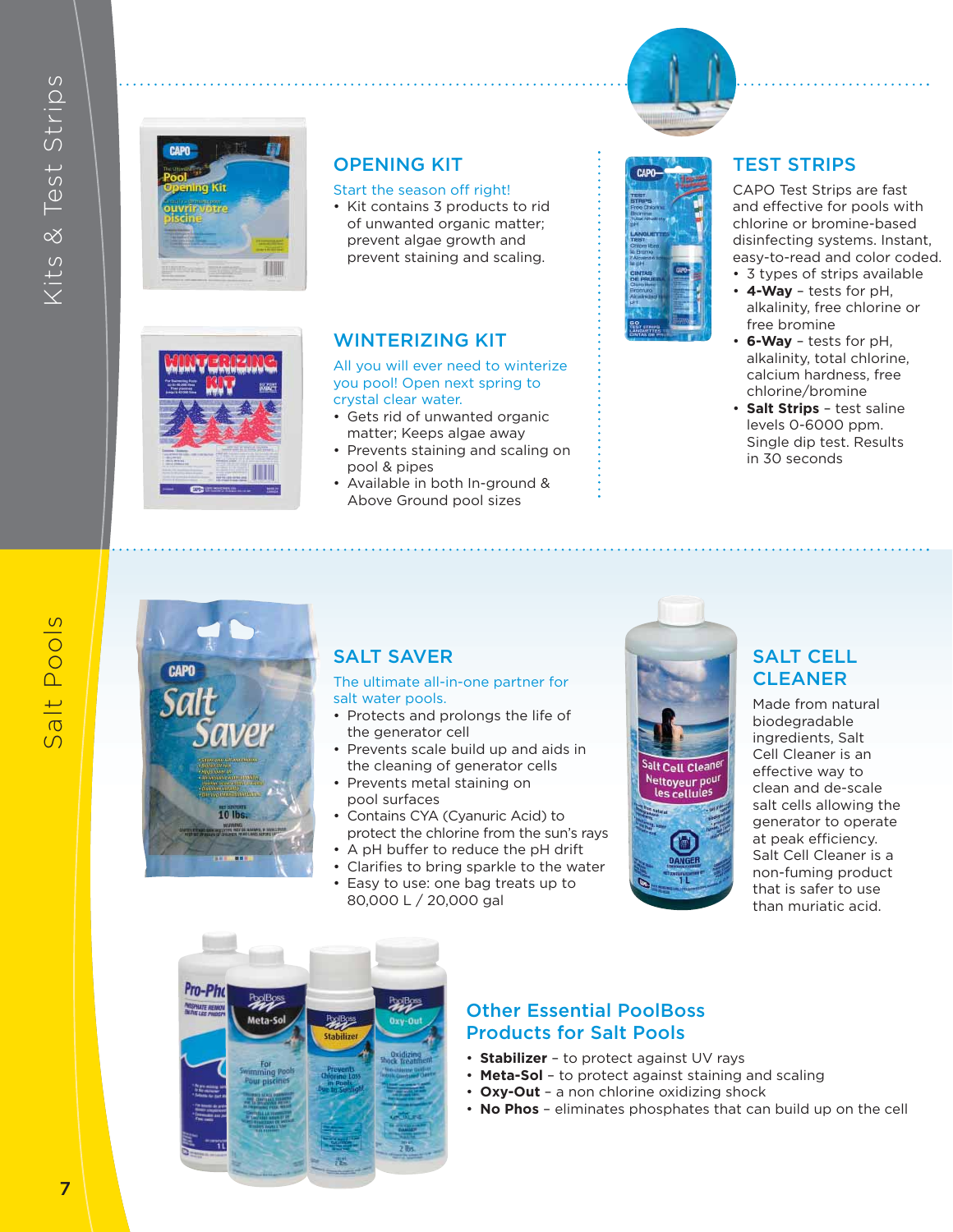

## Cause and Remedy

| <b>PROBLEM</b>                                                  | <b>POSSIBLE CAUSE</b>                                                          | <b>SOLUTION</b>                                                                                                                                                                                                                                                                      |
|-----------------------------------------------------------------|--------------------------------------------------------------------------------|--------------------------------------------------------------------------------------------------------------------------------------------------------------------------------------------------------------------------------------------------------------------------------------|
| <b>CLOUDY WATER</b>                                             | Combined chlorine in<br>the water                                              | Treat daily with shock treatment with OXY OUT or<br>POOL SHOCK as per instructed dosage until combined<br>chlorine is eliminated                                                                                                                                                     |
|                                                                 | pH too high                                                                    | Add pH DOWN until pH level reads 7.2 - 7.6                                                                                                                                                                                                                                           |
|                                                                 | Total Alkalinity too high                                                      | Add dry or liquid acid as per Dealer's instructions.<br>Adjust to 80 - 150 ppm                                                                                                                                                                                                       |
|                                                                 | Hardness too high                                                              | If hardness is above 500, circulate the water through a<br>portable water softener and then add META-SOL. Adjust<br>to 150 - 280 ppm                                                                                                                                                 |
|                                                                 | Extremely small particles<br>in pool water caused by<br>storm or pool flooding | Add QUICK CLEAR as instructed. In extreme cases a<br>"floc" with C-CLEAR will be necessary                                                                                                                                                                                           |
|                                                                 | Poor circulation in<br>certain areas                                           | Check the skimmer valve setting drawing water from<br>the surface and bottom drain. Adjust setting of return<br>nozzle downward                                                                                                                                                      |
|                                                                 | Excessive dissolved solids<br>in water                                         | Solids build up in water used year after year. Backwash<br>at the rate of 1% per day                                                                                                                                                                                                 |
| <b>SCALE FORMATION</b>                                          | pH too high                                                                    | Add pH DOWN as per instructions on label. Do not use<br>unstabilized chlorine                                                                                                                                                                                                        |
|                                                                 | Total Alkalinity too high                                                      | Add pH DOWN or Muriatic Acid as per instructions<br>on label                                                                                                                                                                                                                         |
|                                                                 | Dissolved calcium<br>too high                                                  | Dilute water                                                                                                                                                                                                                                                                         |
| <b>EXCESSIVE</b><br><b>CHLORINE USAGE</b>                       | Pool water not stabilized                                                      | Add STABILIZER. Adjust to a minimum of 30 ppm                                                                                                                                                                                                                                        |
|                                                                 | Dirty lint strainer or<br>skimmer basket                                       | Clean out                                                                                                                                                                                                                                                                            |
|                                                                 | Overhanging trees                                                              | Cut back trees                                                                                                                                                                                                                                                                       |
|                                                                 | pH out of balance                                                              | Test and adjust alkalinity to 80 - 150 ppm. Adjust pH to<br>$7.2 - 7.6$                                                                                                                                                                                                              |
| <b>CORROSION</b>                                                | Alkalinity too low                                                             | Adjust to 80 - 150 ppm with ALKA PLUS                                                                                                                                                                                                                                                |
| of metal parts,<br>pitting of concrete,<br>rust specks on walls | pH out of balance                                                              | Adjust to 7.2 - 7.6 with pH UP                                                                                                                                                                                                                                                       |
| EYE/SKIN<br><b>IRRITATION</b><br>or "chlorine" odour            | pH out of balance                                                              | Adjust pH to $7.2 - 7.6$                                                                                                                                                                                                                                                             |
|                                                                 | Combined chlorine<br>in the water                                              | Shock your pool with OXY OUT or POOL SHOCK                                                                                                                                                                                                                                           |
| <b>ERRATIC pH</b>                                               | Low total alkalinity                                                           | Test alkalinity. Add ALKA PLUS. Adjust to 80 - 150 ppm                                                                                                                                                                                                                               |
| <b>STAINS</b>                                                   | Metals in water                                                                | "Floc" the water with C-CLEAR to remove metal stains.<br>If stains are accessible, they can be removed by applying<br>pH DOWN to the stained area. Add META-SOL to the<br>pool water                                                                                                 |
| <b>VISIBLE</b><br><b>GREEN ALGAE</b>                            | Lack of<br>chlorine addition                                                   | Superchlorinate with POOL SHOCK daily and add<br>FORMULA 500 Algaecide                                                                                                                                                                                                               |
| <b>BLACK</b><br><b>ALGAE SPOTS</b>                              | Lack of<br>chlorine addition                                                   | Black algae spots can be eliminated by putting a 90%<br>available chlorine tablet in a soft cloth bag and lowering<br>the bag on a string until it is near the spots. Brush the<br>spots at intervals until they disappear. Add FORMULA<br>6000 Algaecide which destroys black algae |